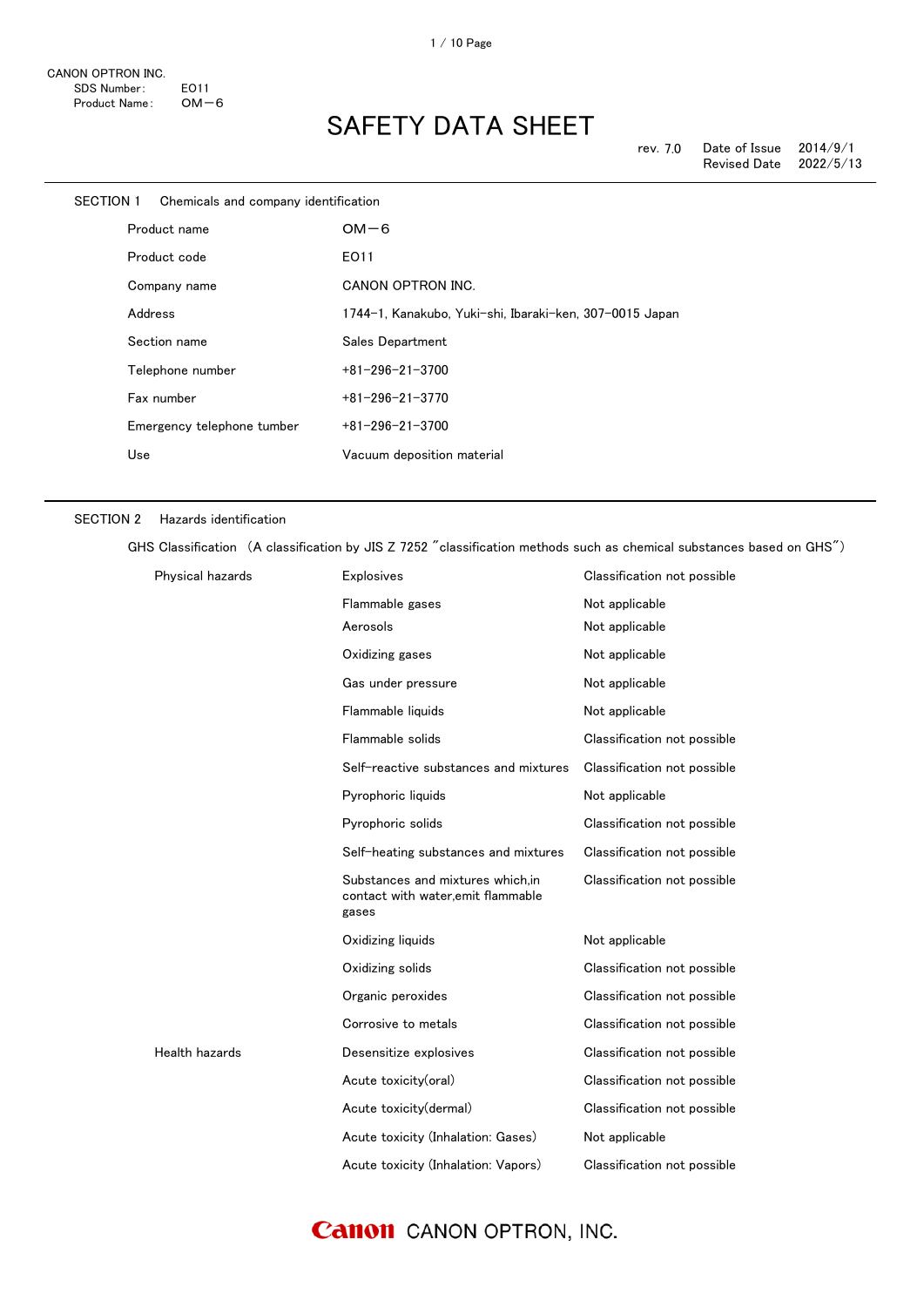|                       | Acute toxicity (Inhalation: Dusts and<br>mists)            | Classification not possible |
|-----------------------|------------------------------------------------------------|-----------------------------|
|                       | Skin corrosion/irritation                                  | Classification not possible |
|                       | Serious eye damage/eye irritation                          | Classification not possible |
|                       | Respiratory sensitization                                  | Classification not possible |
|                       | Skin sensitization                                         | Category 1                  |
|                       | Germ cell mutagenicity                                     | Classification not possible |
|                       | Carcinogenicity                                            | Classification not possible |
|                       | Reproductive toxicity                                      | Classification not possible |
|                       | Reproductive toxicity, effects on or via<br>lactation      | Classification not possible |
|                       | Specific target organ toxicity (single<br>exposure)        | Category 3                  |
|                       | Specific target organ toxicity(repeated<br>exposure)       | Category 1                  |
|                       | Aspiration hazard                                          | Classification not possible |
| Environmental hazards | Hazardous to the aquatic environment<br>Short-term(acute)  | Classification not possible |
|                       | Hazardous to the aquatic environment<br>Long-term(chronic) | Classification not possible |
|                       | Hazardous to the ozone layer                               | Classification not possible |
| Label elements        |                                                            |                             |
| hazard Pictograms     | Exclamation<br><b>Health Hazard</b>                        |                             |
|                       |                                                            |                             |

Signal word **Danger** 

Dangerous goods hazard information

May cause an allergic skin reaction. May cause respiratory irritation. Causes damage to organs through prolonged or repeated exposure Lungs.

2 / 10 Page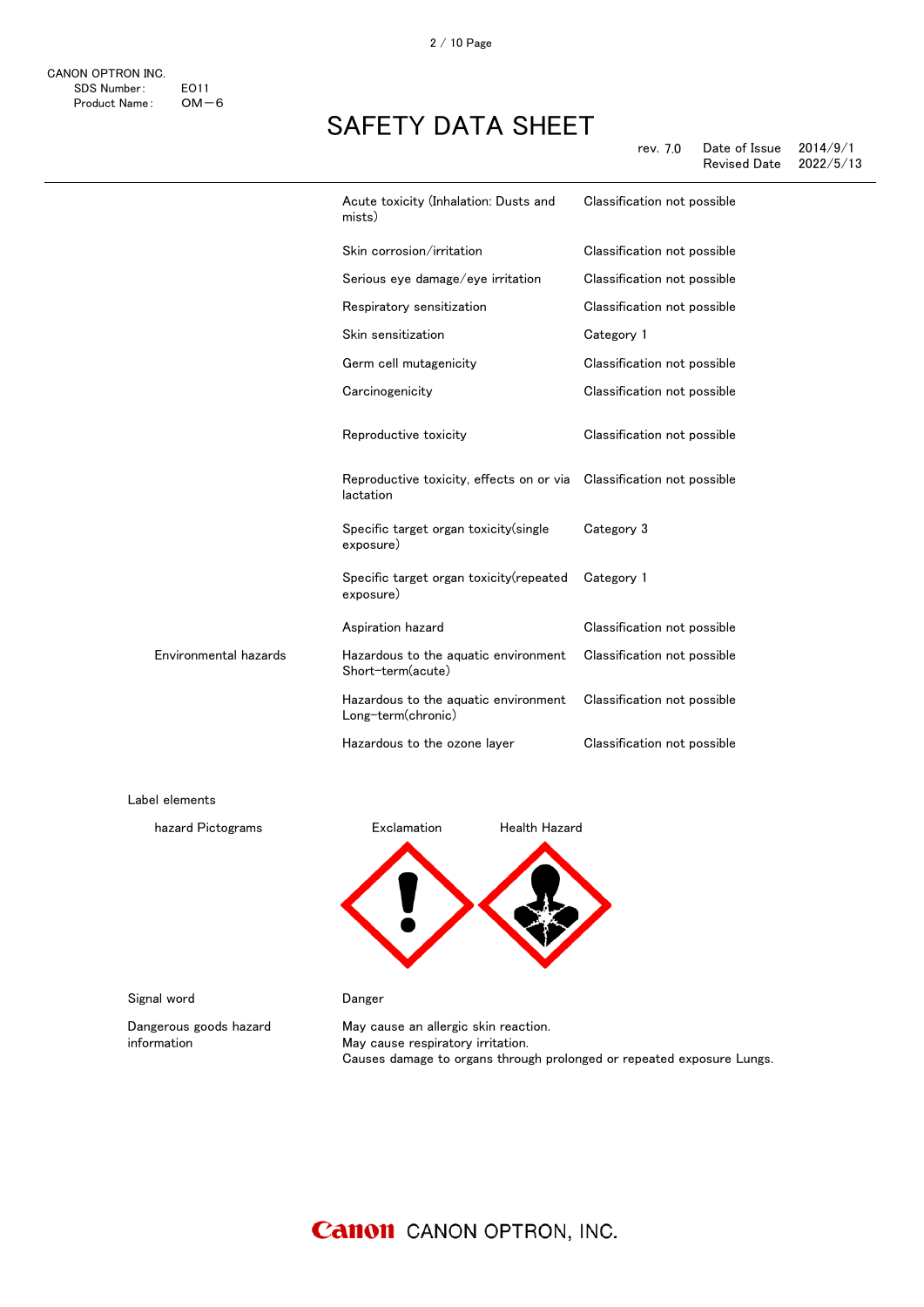CANON OPTRON INC. SDS Number: E011<br>Product Name: OM-6 Product Name:

SAFETY DATA SHEET

rev. 7.0 Date of Issue 2014/9/1 Revised Date 2022/5/13

| Precautionary statements |                                                                                                                                                                                                                                                                                                                                                                                                                                                                            |
|--------------------------|----------------------------------------------------------------------------------------------------------------------------------------------------------------------------------------------------------------------------------------------------------------------------------------------------------------------------------------------------------------------------------------------------------------------------------------------------------------------------|
| [Safety measures]        | Do not breathe dust/fume/gas/mist/vapours/spray.<br>Avoid breathing dust/fume/gas/mist/vapours/spray.<br>Wash hands thoroughly after handling.<br>Do not eat, drink or smoke when using this product.<br>Use only outdoors or in a well-ventilated area.<br>Contaminated work clothing should not be allowed out of the workplace.<br>Wear Protective glovess/protective clothing/eye protection/face protection.                                                          |
| [First-aid measures]     | IF ON SKIN: Wash with plenty of soap and water.<br>IF INHALED: Remove person to fresh air and keep comfortable for breathing.<br>IF exposed or concerned: Call poison center or doctor/physician.<br>Call poison center or doctor/physician if you feel unwell.<br>Get medical advice/attention if you feel unwell.<br>Specific treatment.<br>If skin irritation or rash occurs: Get medical advice/attention.<br>Take off contaminated clothing and wash it before reuse. |
| [Storage]                | Store in a well-ventilated place. Keep container tightly closed.<br>Store locked up.                                                                                                                                                                                                                                                                                                                                                                                       |
| [Disposal]               | Dispose of contents/container in accordance with national regulations.                                                                                                                                                                                                                                                                                                                                                                                                     |
| <b>[Other hazards]</b>   |                                                                                                                                                                                                                                                                                                                                                                                                                                                                            |

| Substance/Mixture                       | Mixture                                                                                                                                |                                                                             |
|-----------------------------------------|----------------------------------------------------------------------------------------------------------------------------------------|-----------------------------------------------------------------------------|
| Chemical name                           | Zirconium oxide                                                                                                                        | Aluminum oxide                                                              |
| Chemical formula                        | ZrO2                                                                                                                                   | A/203                                                                       |
| Concentration or concentration<br>range | $ZrO2 : 66.5 - 76.5$<br>Al2O3: 23.5-33.5                                                                                               |                                                                             |
| CAS No.                                 | $1314 - 23 - 4$                                                                                                                        | $1344 - 28 - 1$                                                             |
| <b>TSCA Inventry</b>                    | Zirconium oxide (ZrO2)                                                                                                                 | Aluminum oxide (Al2O3)                                                      |
| EINECS number                           | $215 - 227 - 2$                                                                                                                        | $215 - 691 - 6$                                                             |
| Radioactive information                 | reason that ionizing radiation would be generated.                                                                                     | Radioactive substances are not used as the material. Therefore, there is no |
| <b>SECTION 4</b><br>First aid measures  |                                                                                                                                        |                                                                             |
|                                         |                                                                                                                                        |                                                                             |
| Inhalation                              | Remove person to fresh air and keep comfortable for breathing.<br>Get medical advice/attention if you feel unwell.                     |                                                                             |
| Skin contact                            | water/shower.<br>IF ON SKIN: Wash with plenty of soap and water.<br>If skin irritation or rash occurs: : Get medical advice/attention. | Take off immediately all contaminated clothing. Rinse affected areas with   |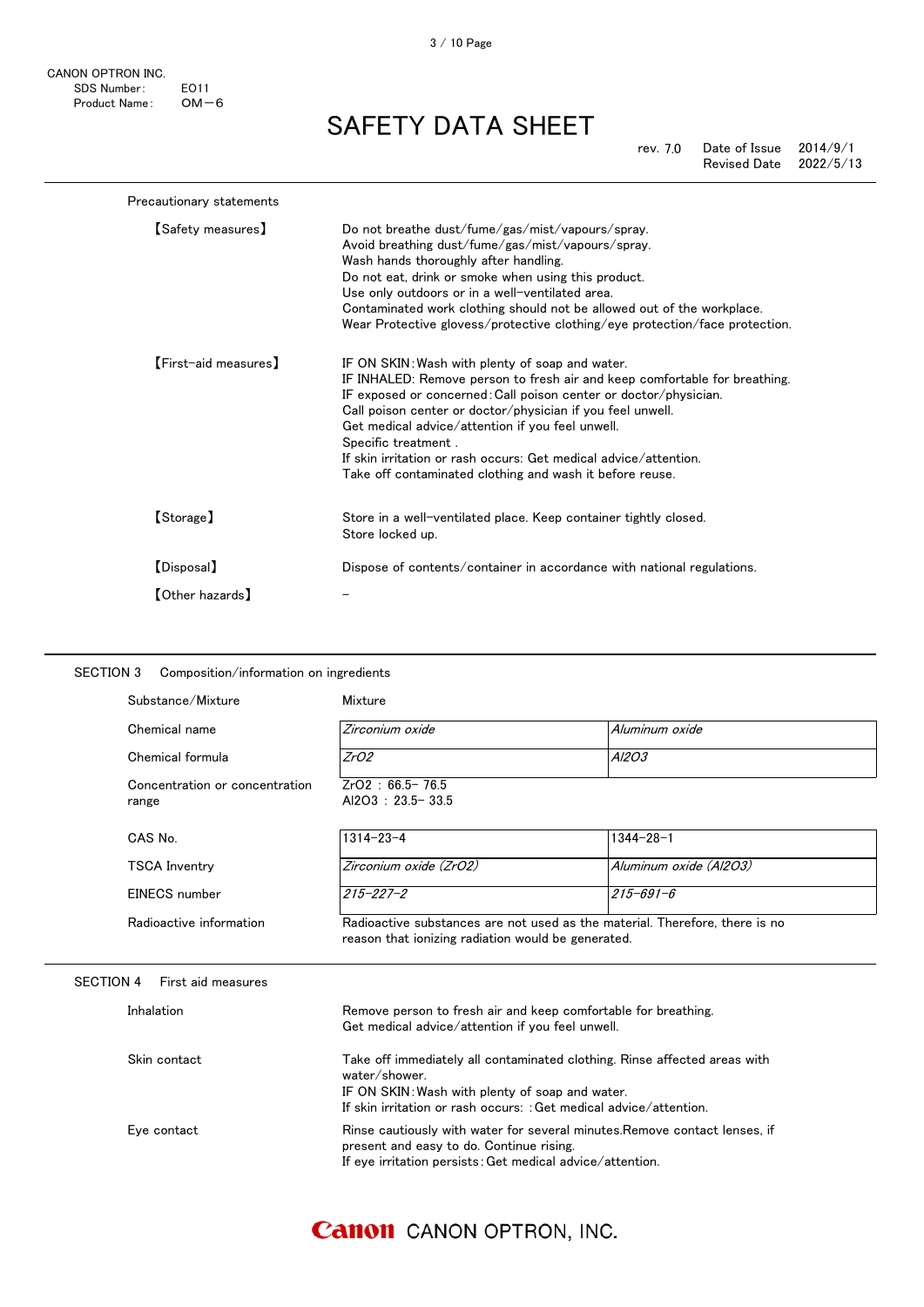| rev. 7.0 | Date of Issue $2014/9/1$ |  |
|----------|--------------------------|--|
|          | Revised Date 2022/5/13   |  |

|                  | Ingestion                                                                  | Rinse mouth.<br>Get medical advice/attention.                                                                                                                                                                              |
|------------------|----------------------------------------------------------------------------|----------------------------------------------------------------------------------------------------------------------------------------------------------------------------------------------------------------------------|
|                  | Most important symptoms and<br>effects, both acute and delayed             | No data available                                                                                                                                                                                                          |
|                  | Protection of first aiders                                                 | Rescuers, wear suitable protective equipment as the situation demands.                                                                                                                                                     |
|                  | Special precautions for physicians                                         | No data available                                                                                                                                                                                                          |
| <b>SECTION 5</b> | Firefighting measures                                                      |                                                                                                                                                                                                                            |
|                  | Suitable extinguishing media                                               | This product itself is not flammable.                                                                                                                                                                                      |
|                  | Unsuitable extinguishing media                                             | No data available                                                                                                                                                                                                          |
|                  | Specific hazards                                                           | No data available                                                                                                                                                                                                          |
|                  | Specific extinguishing methods                                             | In the case of a fire in the periphery, the portable container is quickly moved to a<br>safe place.                                                                                                                        |
|                  | Special protective equipment for<br>firefighters                           | Wear suitable protective equipment (gloves, glasses and a mask) in fire-fighting.                                                                                                                                          |
|                  |                                                                            |                                                                                                                                                                                                                            |
| <b>SECTION 6</b> | Accidental release measures                                                |                                                                                                                                                                                                                            |
|                  | Personal precautions, protective<br>equipment, and emergency<br>procedures | Protection equipment (specified as those in which the properties of the product<br>are suitable) worn during operation so that airborne droplets, etc., do not adhere<br>to the skin and dusts and gases are not absorbed. |
|                  | Environmental precautions                                                  | The leakage may not directly flow into rivers or sewage.                                                                                                                                                                   |
|                  | Methods and material for<br>containment and cleaning up                    | The leaked material is scooped up, or swept up and gathered to be recovered in<br>a paper bag or a drum.<br>After recovery, a small amount of the residue is absorbed in sediment, sawdust,                                |
|                  | Secondary disaster prevention<br>measures                                  | etc.<br>No data available                                                                                                                                                                                                  |
|                  | SECTION 7 Handling and storage                                             |                                                                                                                                                                                                                            |
|                  | Precautions for safe handling                                              |                                                                                                                                                                                                                            |
|                  | Technical measures                                                         | Take measures for equipment as described in "8. Exposure controls/personal<br>protection" and wear protective equipment.                                                                                                   |
|                  | Safety handling precautions                                                | Handling work must be practiced in a room where there is a local or total<br>ventilation facility.                                                                                                                         |
|                  | Avoidance of contact                                                       | Refer to "10. Stability and reactivity."                                                                                                                                                                                   |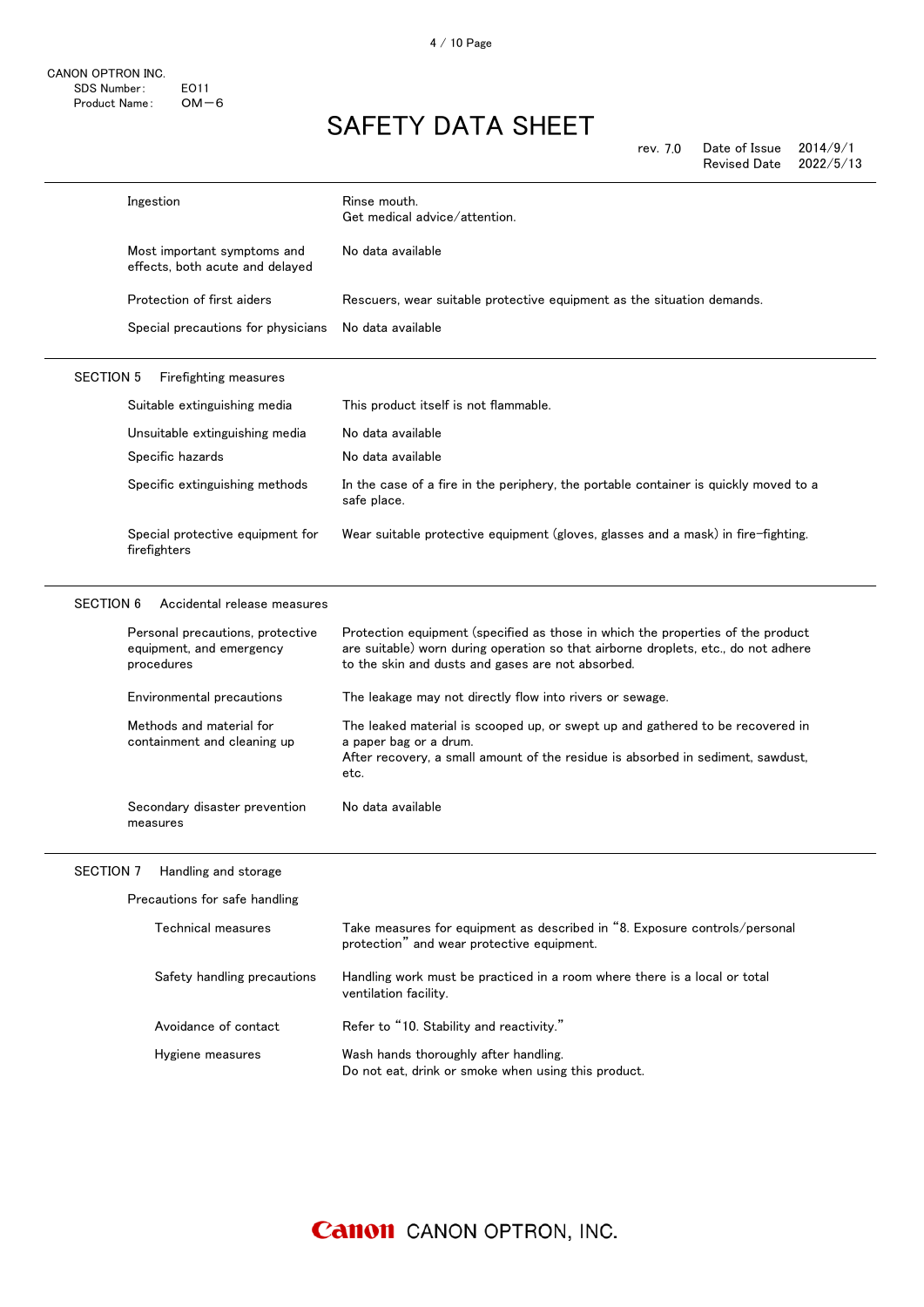CANON OPTRON INC. SDS Number: E011<br>Product Name: OM-6 Product Name:

# SAFETY DATA SHEET

rev. 7.0 Date of Issue 2014/9/1 Revised Date 2022/5/13

| Conditions for safe storage,<br>including any incompatibilities             |                                                                                                                                   |                                                                                |
|-----------------------------------------------------------------------------|-----------------------------------------------------------------------------------------------------------------------------------|--------------------------------------------------------------------------------|
| Safe storage conditions                                                     | Store in a well-ventilated place. Keep container tightly closed.<br>Store locked up.                                              |                                                                                |
| Safety packaging material                                                   | No data available                                                                                                                 |                                                                                |
| <b>SECTION 8</b><br>Exposure controls/personal protection                   |                                                                                                                                   |                                                                                |
|                                                                             | ZrO2                                                                                                                              | A1203                                                                          |
| Permissible concentration                                                   |                                                                                                                                   |                                                                                |
| <b>ACGIH</b>                                                                | $TLV$ -TWA: 5 mg/m <sup>3</sup><br>$TLV$ -TWA: 10 mg/m $^3$<br>(as zirconium and compound, zirconium)<br>$(2015 \text{ version})$ | (Particulate asbestos-free, less than 1%<br>crystalline silica) TLV-TWA 10mg/m |
| Appropriate engineering controls                                            | Use sealed devices, equipment, or a local exhaust ventilation as much as<br>possible.                                             |                                                                                |
| Individual protection measures,<br>such as personal protective<br>equipment |                                                                                                                                   |                                                                                |
| Respiratory protection                                                      | Dustproof mask                                                                                                                    |                                                                                |
| Hand protection                                                             | Protective gloves                                                                                                                 |                                                                                |
| Eye/face protection                                                         | Dust-proof glasses                                                                                                                |                                                                                |
| Skin protection                                                             | Protective clothing                                                                                                               |                                                                                |

SECTION 9 Physical and chemical properties

#### Appearance

| Physical state | Solid             |
|----------------|-------------------|
| Form           | Pellets, granules |
| Colour         | White             |
| Odour          | None              |

|                                                             | ZrO2                              | Al2O3             |
|-------------------------------------------------------------|-----------------------------------|-------------------|
| Melting point/freezing point                                | 2.680°C (Merck(15th.2013))        | $2072^{\circ}C$   |
| Boiling point or initial boiling point<br>and boiling range | $4300^{\circ}C$                   | $2980^{\circ}$ C  |
| Flammability                                                | No data available                 | No data available |
| Upper/lower flammability or<br>explosive limits             | No data available                 | No data available |
| Flash point                                                 | Noninflammability (GESTIS (2015)) | Noncombustibility |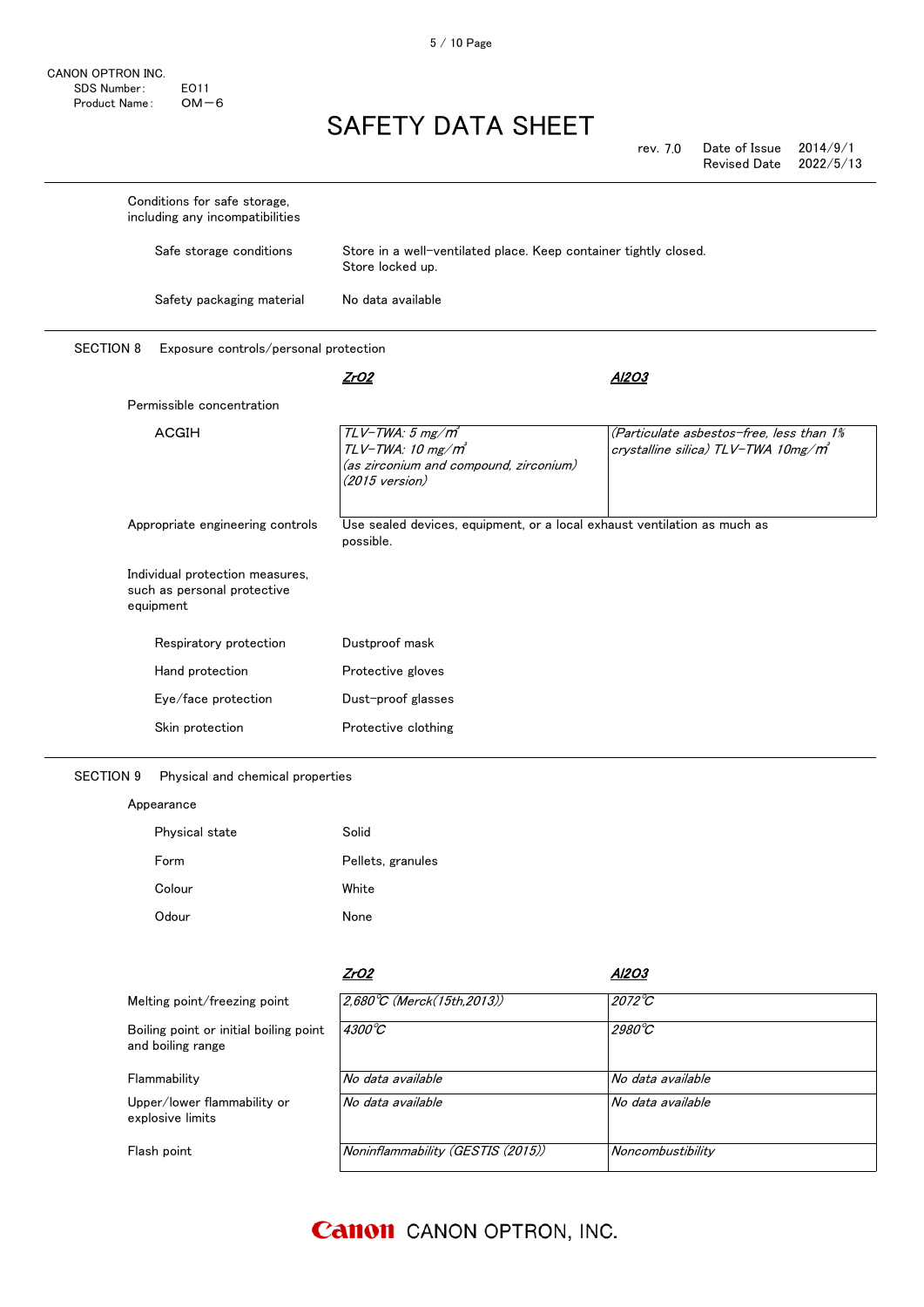6 / 10 Page

| Auto-ignition temperature                  | Noninflammability (GESTIS (2015))             | Noncombustibility                                    |
|--------------------------------------------|-----------------------------------------------|------------------------------------------------------|
| Decomposition temperature                  | No data available                             | No data available                                    |
| pH                                         | No data available                             | No data available                                    |
| Kinematic viscosity                        | No data available                             | No data available                                    |
| Solubility                                 |                                               |                                                      |
| Water                                      | Insoluble                                     | <b>Insoluble</b>                                     |
| Other solvents                             | No data available                             | The slightly soluble in non-polar organic<br>solvent |
| Partition coefficient: n-<br>octanol/water | No data available                             | No data available                                    |
| Vapour pressure                            | No data available                             | $0.073Pa$ (mp.)                                      |
| Density and/or relative density            | No data available                             | 3.97                                                 |
| (Density)                                  | $\text{\%}3.0$ $\degree$ 3.8 (pellet) as OM-6 |                                                      |
| Relative vapor density                     | No data available                             | No data available                                    |
| Particle characteristics                   | No data available                             | No data available                                    |
| Other information                          | No data available                             | No data available                                    |
|                                            |                                               |                                                      |

SECTION 10 Stability and reactivity

#### SECTION 11 Toxicological information

|                                         | ZrO2                   | Al2O3                                                                |
|-----------------------------------------|------------------------|----------------------------------------------------------------------|
| Acute toxicity(oral)                    | No data available      | <b>SPECIES: Rat</b><br><b>FNDPOINT LD50</b><br>VALUE: $>$ 5000 mg/kg |
| Acute toxicity (dermal)                 | No data available      | No data available                                                    |
| Acute toxicity (Inhalation: Gases)      | Solid (GHS definition) | Solid (GHS definition)                                               |
| Acute toxicity (Inhalation:<br>Vapours) | Solid (GHS definition) | No data available                                                    |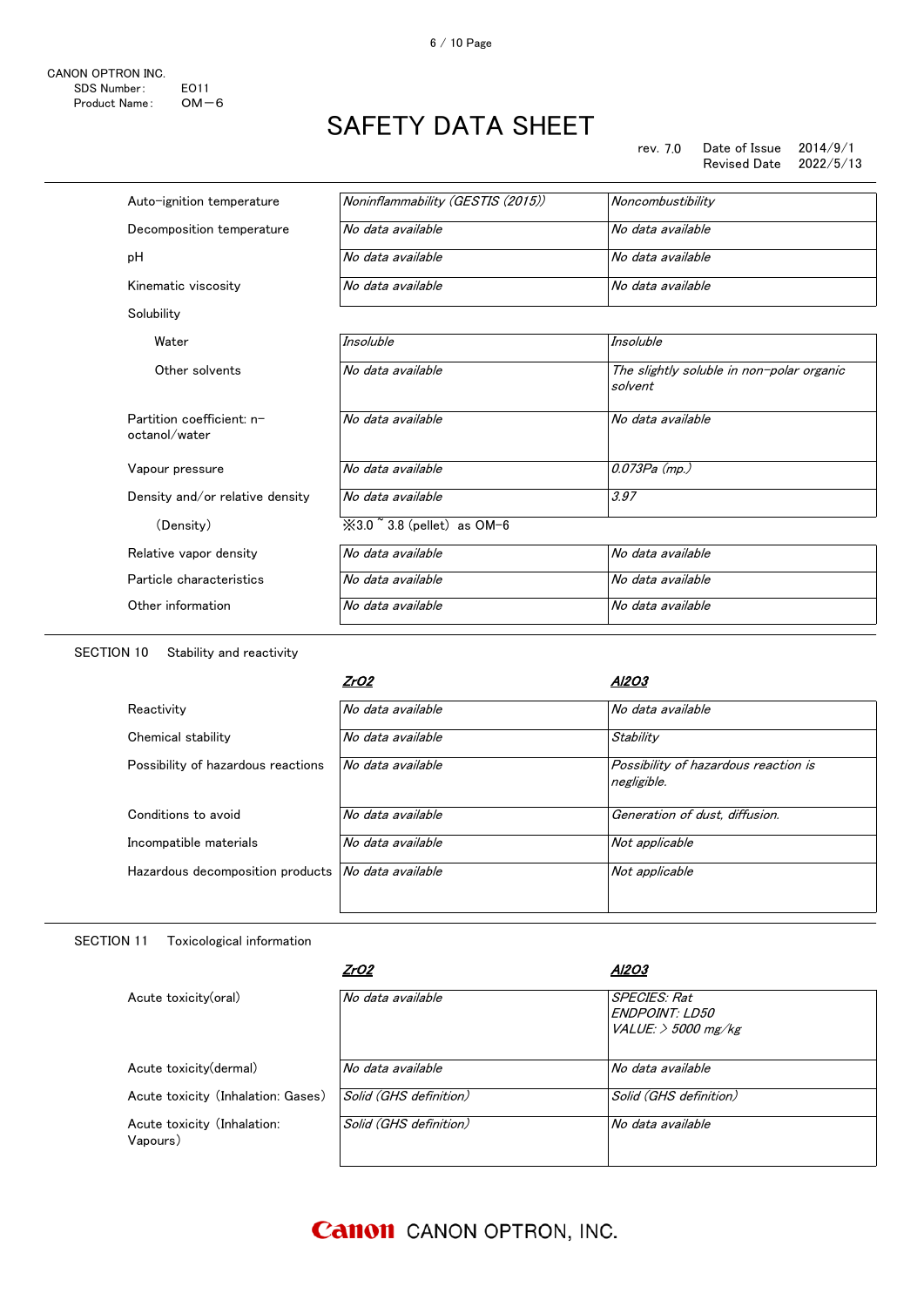rev. 7.0 Date of Issue 2014/9/1 Revised Date 2022/5/13

| Acute toxicity (Inhalation: Dusts<br>and mists)                      | No data available                                                                                                                                                                                                                                                                                                                                                                                                                                                                                                                                                                                                                                                            | No data available                                                                                                                                                                                                                    |
|----------------------------------------------------------------------|------------------------------------------------------------------------------------------------------------------------------------------------------------------------------------------------------------------------------------------------------------------------------------------------------------------------------------------------------------------------------------------------------------------------------------------------------------------------------------------------------------------------------------------------------------------------------------------------------------------------------------------------------------------------------|--------------------------------------------------------------------------------------------------------------------------------------------------------------------------------------------------------------------------------------|
| Skin corrosion/irritation                                            | No data available                                                                                                                                                                                                                                                                                                                                                                                                                                                                                                                                                                                                                                                            | No data available                                                                                                                                                                                                                    |
| Serious eye damage/irritation                                        | No data available                                                                                                                                                                                                                                                                                                                                                                                                                                                                                                                                                                                                                                                            | No data available                                                                                                                                                                                                                    |
| Respiratory or skin sensitization                                    | The classification is not possible due to lack No data available<br>of data.<br>Besides, in DFGOT vol. 12 (1999), zirconium<br>and its compounds are classified as a<br>respiratory sensitizer from the information<br>on zirconium and other zirconium<br>compounds, but this substance was<br>classified as "Classification not possible"<br>due to no information on the substance.<br>It is reported that this substance causes<br>Granulomatous skin reactions in humans<br>(DFGOT vol. 12 (1999)). In DFGOT vol. 12<br>(1999), zirconium and its compounds are<br>classified as a sensitizer (Sah). From the<br>above, this substance was classified in<br>Category 1. |                                                                                                                                                                                                                                      |
| Germ cell mutagenicity                                               | No data available                                                                                                                                                                                                                                                                                                                                                                                                                                                                                                                                                                                                                                                            | The in vivo mutagenicity test has not been<br>carried out, and in the in vitro mutagenicity<br>test, we could only find the Ames test<br>(negative). Therefore we presupposed that<br>we could not classify it for the lack of data. |
| Carcinogenicity                                                      | As described in this hazard class for<br>zirconium (CAS number: 7440-67-7). ACGIH<br>classified zirconium and its compounds in<br>A4 in carcinogenicity (ACGIH (7th, 2001)).<br>Therefore, this substance was classified as<br>"Classification not possible" for this hazard<br>class.                                                                                                                                                                                                                                                                                                                                                                                       | Not classified because of "A                                                                                                                                                                                                         |
| Reproductive toxicity                                                | No data available                                                                                                                                                                                                                                                                                                                                                                                                                                                                                                                                                                                                                                                            | No data available                                                                                                                                                                                                                    |
| Specific target organ toxicity(single No data available<br>exposure) |                                                                                                                                                                                                                                                                                                                                                                                                                                                                                                                                                                                                                                                                              | It was set as category 3 (respiratory<br>irritation) from the statement of upper<br>respiratory irritation (ICSC (2000)).                                                                                                            |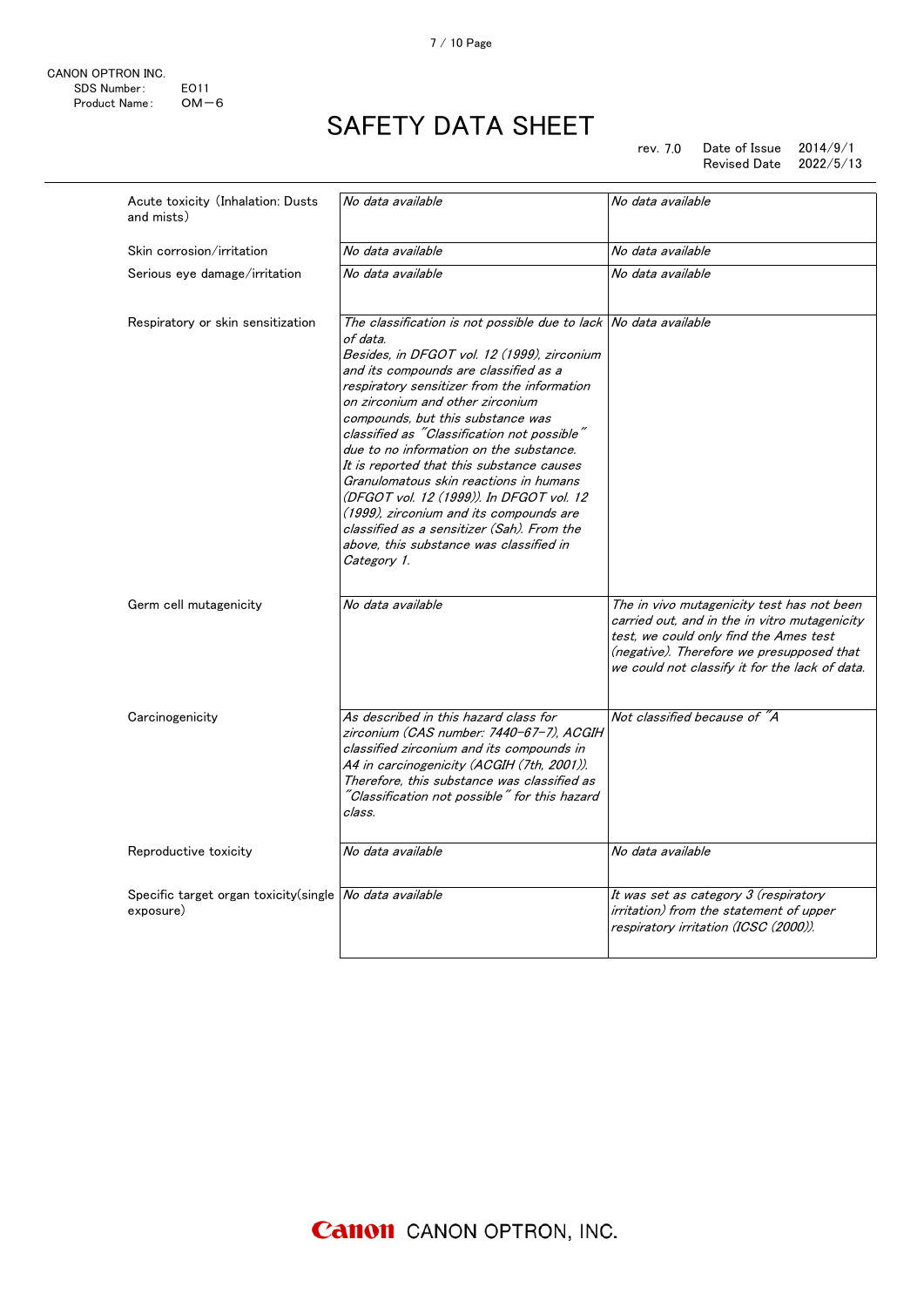rev. 7.0 Date of Issue 2014/9/1 Revised Date 2022/5/13

| Specific target organ<br>toxicity(repeated exposure) | As for humans, it is reported that effects on<br>lungs were not observed in workers exposed<br>to this substance (DFGOT vol. 12 (1999)).<br>On the other hand, changes in the lung<br>(asthma, bronchitis, pneumoconiosis, sarcoid<br>granulomatosis, granulomatous interstitial<br>pneumonia) were reported, but it is reported<br>that association with this substance is not<br>clear because they were also exposed to<br>other substances that could cause lung<br>damage (DFGOT vol. 12 (1999)).<br>However, there are cases where zirconium<br>was confirmed in granulomatous lesions in<br>the lungs of three, and extrinsic allergic<br>alveolitis was observed just in one. It is<br>reported that histological examination of the<br>lungs revealed "various stages of epithelioid<br>cell granuloma induced by foreign matter"<br>with foreign matter inclusions in giant cells<br>and fibrosis, and the principal component of<br>foreign matter is zirconium, and similar<br>changes were also found in skin, and<br>granulomatous lesions were observed in<br>mammary and axillary lymph nodes (DFGOT<br>vol. 12 (1999)).<br>As for experimental animals, it is reported<br>that toxic effects were not found in an<br>inhalation toxicity test using rats, rabbits,<br>dogs, guinea pigs, and cats (DFGOT vol. 12<br>(1999), ACGIH (7th, 2001)). It is also<br>reported that in a diet administration test<br>using rats, toxic effects were not observed<br>(DFGOT vol. 12 (1999)).<br>As above, because effects of this substance<br>cannot be denied completely in humans, the<br>substance was classified as "Classification"<br>not possible." | It was classified into Category 1 according<br>the statement that by occupational<br>exposure of aluminas, pulmonary fibrosis<br>was occurred (EHC (1997)). |
|------------------------------------------------------|---------------------------------------------------------------------------------------------------------------------------------------------------------------------------------------------------------------------------------------------------------------------------------------------------------------------------------------------------------------------------------------------------------------------------------------------------------------------------------------------------------------------------------------------------------------------------------------------------------------------------------------------------------------------------------------------------------------------------------------------------------------------------------------------------------------------------------------------------------------------------------------------------------------------------------------------------------------------------------------------------------------------------------------------------------------------------------------------------------------------------------------------------------------------------------------------------------------------------------------------------------------------------------------------------------------------------------------------------------------------------------------------------------------------------------------------------------------------------------------------------------------------------------------------------------------------------------------------------------------------------------------------------------------------|-------------------------------------------------------------------------------------------------------------------------------------------------------------|
| Aspiration hazard                                    | No data available                                                                                                                                                                                                                                                                                                                                                                                                                                                                                                                                                                                                                                                                                                                                                                                                                                                                                                                                                                                                                                                                                                                                                                                                                                                                                                                                                                                                                                                                                                                                                                                                                                                   | No data available                                                                                                                                           |
|                                                      |                                                                                                                                                                                                                                                                                                                                                                                                                                                                                                                                                                                                                                                                                                                                                                                                                                                                                                                                                                                                                                                                                                                                                                                                                                                                                                                                                                                                                                                                                                                                                                                                                                                                     |                                                                                                                                                             |
| Other information                                    | No data available                                                                                                                                                                                                                                                                                                                                                                                                                                                                                                                                                                                                                                                                                                                                                                                                                                                                                                                                                                                                                                                                                                                                                                                                                                                                                                                                                                                                                                                                                                                                                                                                                                                   |                                                                                                                                                             |

SECTION 12 Ecological information

### Toxicity

CANON OPTRON INC.

Product Name:

SDS Number: EO11<br>Product Name: OM-6

Hazardous to the aquatic environment Shortterm(acute) Hazardous to the aquatic environment Longterm(chronic)

Persistence and degradablility

Bioaccumulative potential

Mobility in soil

### ZrO2

#### Al2O3

| No data available | No data available |
|-------------------|-------------------|
| No data available | No data available |
| No data available | No data available |
| No data available | No data available |
| No data available | No data available |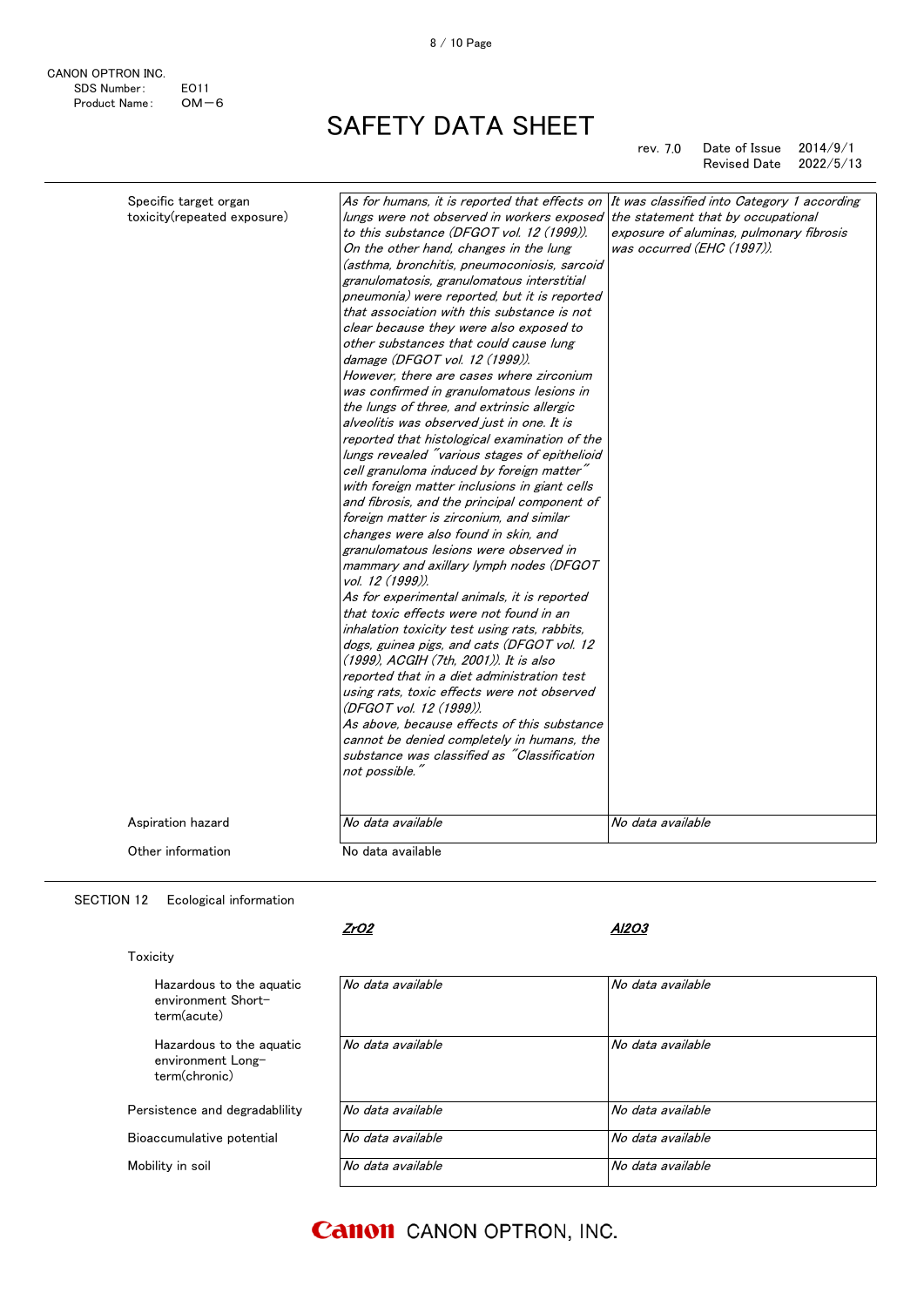CANON OPTRON INC. SDS Number: E011<br>Product Name: OM-6 Product Name:

# SAFETY DATA SHEET

rev. 7.0 Date of Issue 2014/9/1 Revised Date

| Hazard to the ozone layer                                  | No data available                                                                                                                                                                                                             | No data available                                                                                                                                                        |
|------------------------------------------------------------|-------------------------------------------------------------------------------------------------------------------------------------------------------------------------------------------------------------------------------|--------------------------------------------------------------------------------------------------------------------------------------------------------------------------|
| Other adverse effects                                      | No data available                                                                                                                                                                                                             | No data available                                                                                                                                                        |
| <b>SECTION 13</b><br>Disposal considerations               |                                                                                                                                                                                                                               |                                                                                                                                                                          |
| Waste treatment methods                                    | Process is contracted to industrial waste disposers who received approval of a<br>prefectural governor.                                                                                                                       |                                                                                                                                                                          |
| Contaminated container and<br>contaminated packaging       | The container is recycled after being cleaned, or is appropriately processed<br>according to the standards of related laws and regulations.<br>When disposing of empty containers, the contents should be completely removed. |                                                                                                                                                                          |
| <b>SECTION 14</b><br>Transport information                 |                                                                                                                                                                                                                               |                                                                                                                                                                          |
|                                                            | ZrO2                                                                                                                                                                                                                          | Al2O3                                                                                                                                                                    |
| International regulation                                   |                                                                                                                                                                                                                               |                                                                                                                                                                          |
| UN number                                                  | Not applicable                                                                                                                                                                                                                | Not applicable                                                                                                                                                           |
| UN proper shipping name                                    | Not applicable                                                                                                                                                                                                                | Not applicable                                                                                                                                                           |
| UN classification                                          | Not applicable                                                                                                                                                                                                                | Not applicable                                                                                                                                                           |
| Transport hazard class                                     | Not applicable                                                                                                                                                                                                                | Not applicable                                                                                                                                                           |
| Packing group                                              | Not applicable                                                                                                                                                                                                                | Not applicable                                                                                                                                                           |
| Hazardous to the aquatic<br>environment                    | No data available                                                                                                                                                                                                             | No data available                                                                                                                                                        |
| Maritime transport in bulk<br>according to IMO instruments | No data available                                                                                                                                                                                                             | No data available                                                                                                                                                        |
| Japanese lows and regulations                              | Land regulation information Not applicable<br>Maritime regulatory information non-<br>hazardous materials<br>Aviation regulatory information non-<br>hazardous materials                                                      | Land regulation information Not applicable<br>Maritime regulatory information non-<br>hazardous materials<br>Aviation regulatory information non-<br>hazardous materials |
| Special precautions for users                              | Requires retention of yellow card when<br>transporting.<br>When transporting, protect from direct<br>sunlight and take on cargo without breakage<br>of container, corrosion and leakage.                                      | When transporting, protect from direct<br>sunlight and take on cargo without breakage<br>of container, corrosion and leakage.                                            |
| <b>Special Provisions</b>                                  |                                                                                                                                                                                                                               |                                                                                                                                                                          |
|                                                            |                                                                                                                                                                                                                               |                                                                                                                                                                          |

SECTION 15 Regulatoly information(Japan)

|                                                     | ZrO2                                                           | AI2O3                                                          |
|-----------------------------------------------------|----------------------------------------------------------------|----------------------------------------------------------------|
| Occupational Safety and Health<br>Law               | There is it in the case of an application or<br>an application | There is it in the case of an application or<br>an application |
| <b>PRTR Law</b>                                     | Not applicable                                                 | Not applicable                                                 |
| Poisonous and Deleterious<br>Substances control Law | Not applicable                                                 | Not applicable                                                 |